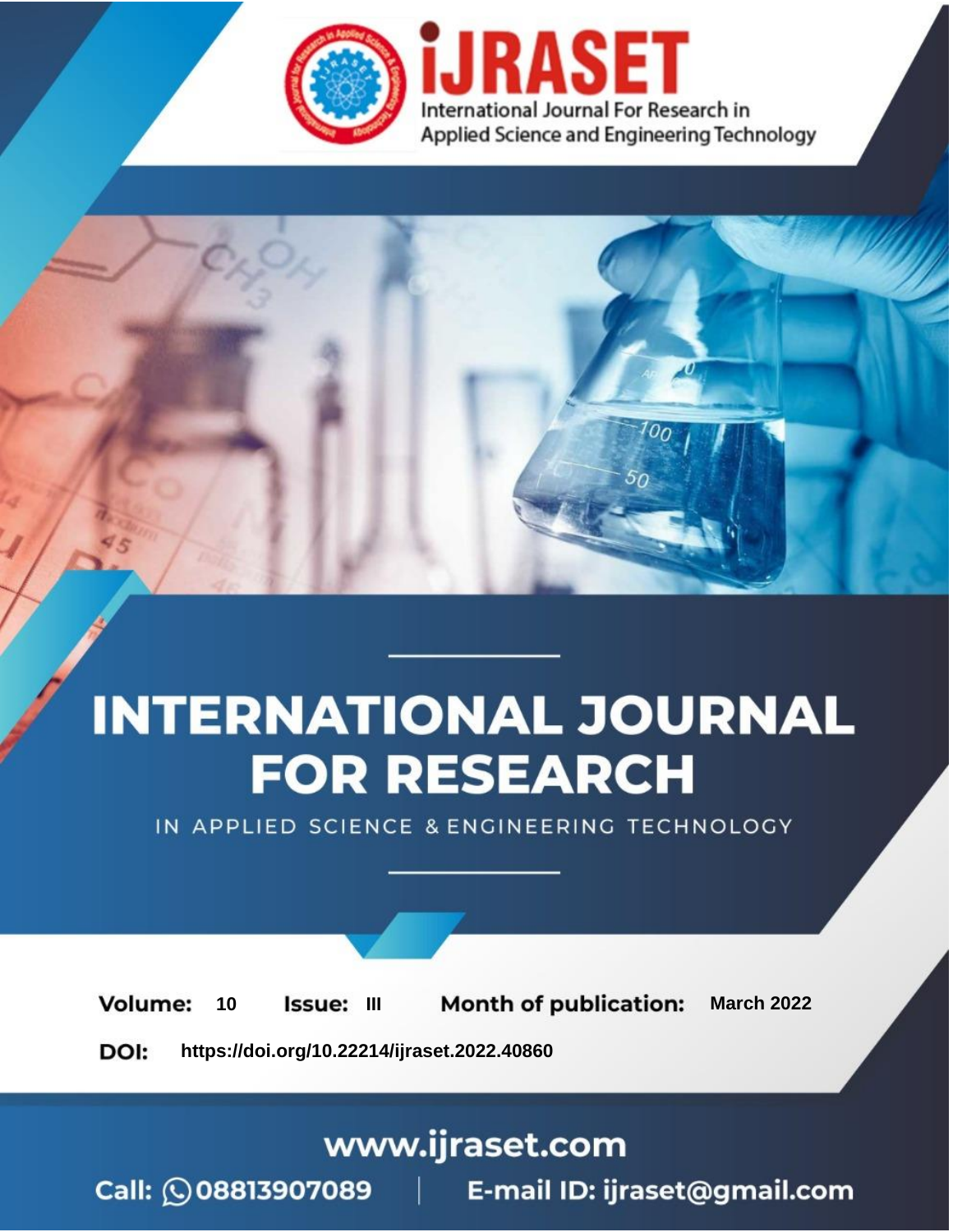### **A Concise Survey Paper on Automated Plant Irrigation System**

Joji Mitto K  $S^1$ , Dr. Preeti Savant<sup>2</sup>

*1, 2Department of Computer Application Jain Knowledge Campus, Bangalore*, *Jain University Bangalore, India*

*Abstract: In the present day world Scarcity of meals and water mainly takes place due to the increase in population in order to keep away from this there's a need to sell the agriculture zone. Agriculture is one of India's most important industries, accounting for 18% of the country's GDP. The best yield is determined by the irrigation device utilised, which has an impact on the sector. The traditional irrigation arrangements employed in the major components do not deliver the best yield for the plants. The venture's main goal is to develop an Automated Irrigation System that may be used to supplement traditional irrigation methods. The job isn't necessarily restricted to the agriculture sector; it may also be done at our homes or businesses with lawns and plants. There are a whole lot of wastage water and other sources within the crop discipline. In order to prevent this difficulty, we're using an Arduino-based automatic plant irrigating device. This instrument measures the moisture content of the soil and provides sufficient water in accordance with the need .So while the soil is dry the pump will robotic-ally water the fields and whilst the soil is wet the pump robotic-ally stops, there by eradicate the want of manpower and preserve the time. Keywords: Arduino, Irrigation, Agriculture.*

#### **I. INTRODUCTION**

All manually irrigated farms are frequently watered by this technology, which considerably reduces the requirement for personnel by employing a high-quality price. This device may be able to work even if the owner is away for a short length of time, ensuring proper watering even in the absence of humans. Also, no water will be wasted during the traverse.

Farmers have recently begun employing irrigation techniques including manual manipulation, in which the farmers irrigate the field on a daily basis by turning the water pump on and off as needed. This method consumes more water from time to time, and the water delivery to the land is frequently delayed, causing the plants to dry up. Plant development is harmed by a lack of water before wilting becomes visible. Water deficit results in lesser weight fruit, in addition to the delayed increase charge. This problem may be completely solved if we utilize an Automated Irrigation System, in which irrigation occurs only when there is a high need for water, as indicated by soil moisture.

#### **II. LITERATURE SURVEY**

#### *A. Design And Implementation Of Irrigation System*

According to the research in Automated Irrigation System Using a Wireless Sensor Network and GPRS Module, irrigation will take place using wireless sensor devices in a computerised irrigation system. It measures temperature and moisture using a sensor and is controlled by a microcontroller. The use of DTMF code said about the use of automated irrigation system for correct yield and handled remotely for farmer safety in Wireless Sensor Network based fully Remote Irrigation Control System and Automation. To control water flow for hectored, sprinkler, or drip segment irrigation, a wireless sensor network with an embedded DTMF (Dual Tone Multiple Frequency) signalling mechanism is used.

The usage of a totally autonomous drip irrigation device that is controlled and monitored using an ARM9 processor was mentioned in Smart drip irrigation equipment for sustainable agriculture. DEHAR, a set of routing principles, has been developed to extend the energy of conventional batteries. Because of the delay experienced due to synchronized sleep scheduling, the suggested technique is green, with a modest number of sensor nodes. A tiny band belt that is used to connect sensor nodes to the wind. The current irrigation system, which uses a photovoltaic solar panel to power the machine because it is powered by electricity, may be prohibitively expensive. For water conservation, a set of rules was established with temperature and soil moisture threshold values encoded directly into a microcontroller gateway. The machine features a complete duplex communication link based on an internet cellular interface utilizing GPRS to visually display and also save cell records in a database server.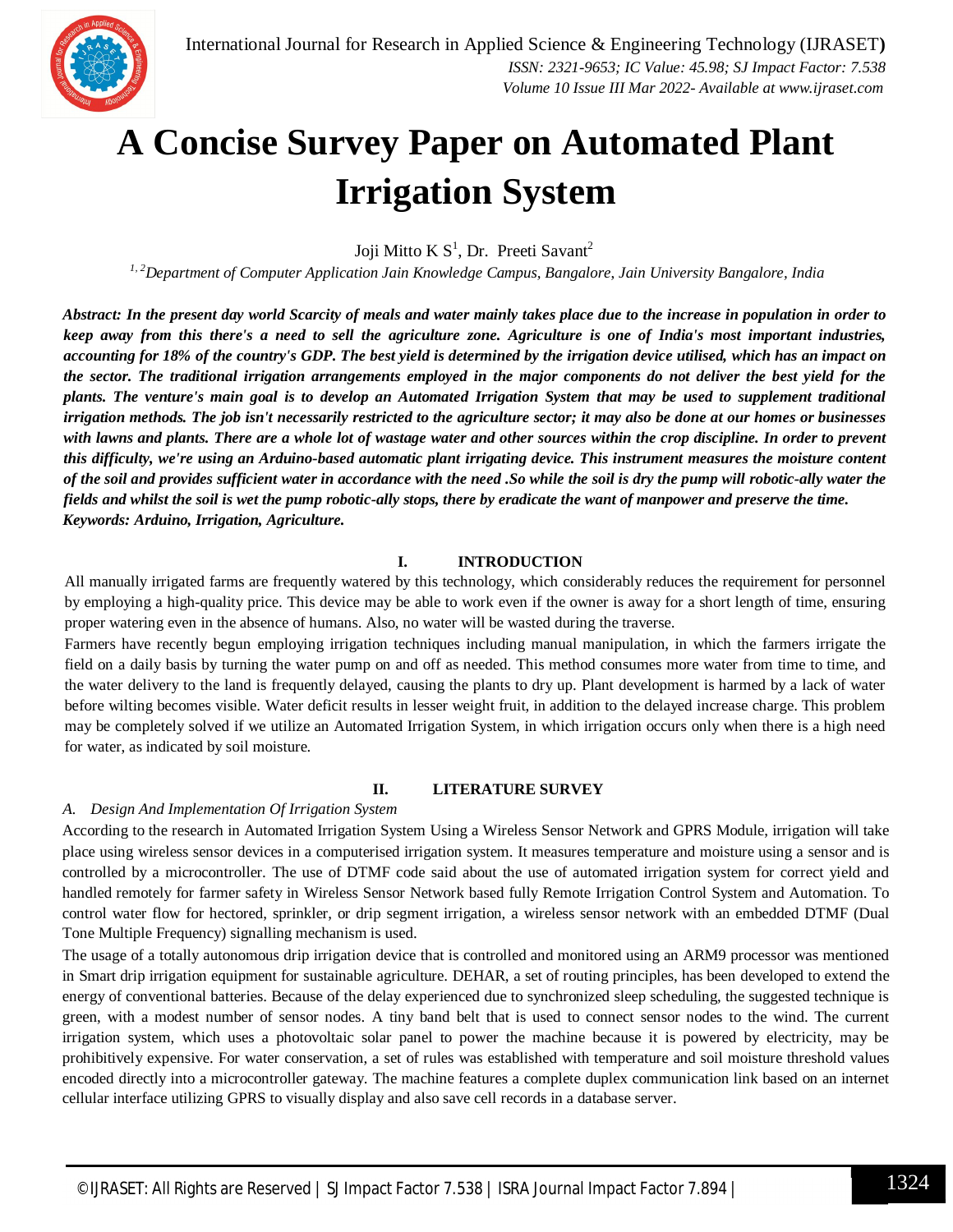

#### *B. The Way Sensors Works And Used In Field*

The AtMega328 microcontroller which sends the facts inclusive of the repute of the pump to the farmer via GSM Module. Then GSM based embedded machine for irrigation. The sensors continually check the soil's condition, and the flow of water is controlled by sending a message from a cell phone. It includes an contain Bluetooth for faraway monitoring which in turn reduces rage problem of GSM network and SMS fee is also saved. MAX232 is used to connect the GSM and the microcontroller. When the soil moisture level falls below a certain level, the moisture sensor can detect it and sends a signal to the controller, which further sends the signals to the cell, which activates the buzzer.

Wireless sensor networks with embedded DTMF (Dual Tone Multiple Frequency) signalling to manage water glide for sectored, sprinkler, or drip segment irrigation, according to the Indian market. SMS-managed devices now available on the market use circuit switching rather than packet switching.

#### *C. The Need To Research About Irrigation System*

The traditional definition of an irrigation work has shifted in recent years. It has evolved from a simple physical shape for water storage, transit, and distribution to a more intricate device that incorporates farmer participation. This entails better control at all levels, from reservoir operation to agricultural operation, and therefore a shift from simple "operation and renovation" to "operation, upkeep, and management."

To meet this new challenge, existing efforts must be updated. One of these projects is the Sorraia Irrigation Project. In this work, major issues are identified, and it is demonstrated how research (especially modelling) may be directed toward better management of the conveyance and distribution systems, as well as on-farm management.

Finally, it will become clear that, in addition to the technical challenges to be resolved, farmers' involvement and participation in all levels of management must be increased. As a result, there is also a need to adopt schooling, education, and extension applications.

#### *D. Research Area And Discussion*

Farmers in agricultural subjects were unable to deploy the costly and sophisticated irrigation facilities of their fields. As a result, it's critical to increase the low-cost, less-complicated irrigation system for the enhancement of farmers' lifestyles. In the works mentioned above, the writers check the characteristics such as temperature, humidity, and moisture of soil just in a specific region to manage the flow of water.

This information is insufficient to accurately anticipate the state of a field. As a result, it advocates for the installation of a wide range of such sensors to continually display the soil status. Wireless Sensor Network may be used to determine the soil condition. Expensive Wi-Fi equipment, such as GSM and GPS, should be avoided, and low-cost ZigBee-based devices should be utilized to minimize the overall cost of the system.

The emerging device may also run on battery backup in remote areas such as agriculture. Less energy-consuming micro controllers, sensors, and wireless working devices will be installed to extend battery life. It is also vital for a battery-powered equipment to remain in the power-down mode in extreme circumstances. Climate conditions can also be addressed for improved water management in order to reduce agricultural water demand.

#### **III. TECHNIQUES AND TYPES**

According to the author's study, there are current methods for irrigating fields such as drip irrigation, sprinkler irrigation, and so on. Researchers employed a variety of sensor-based devices in their automated watering system.

#### *A. Modern Techniques Of Irrigation*

- *1) Sprinkler System:* Water droplets are sprayed or scattered across the landscape like raindrops using spinning nozzles linked to pipes. The pipes are connected perpendicular to a field-installed vital pipeline. Sprinkler irrigation allows you to water regions that will be too irregular to irrigate using previous methods. The subsequent are a number of the system's advantages.
- *a)* It's top notch for sandy soil and hard terrain.
- *b)* Plants/plants are included from harsh colds or temperatures.
- *c)* A system is also wont to use fertilizer and insecticides.
- *d)* It aids with conservation.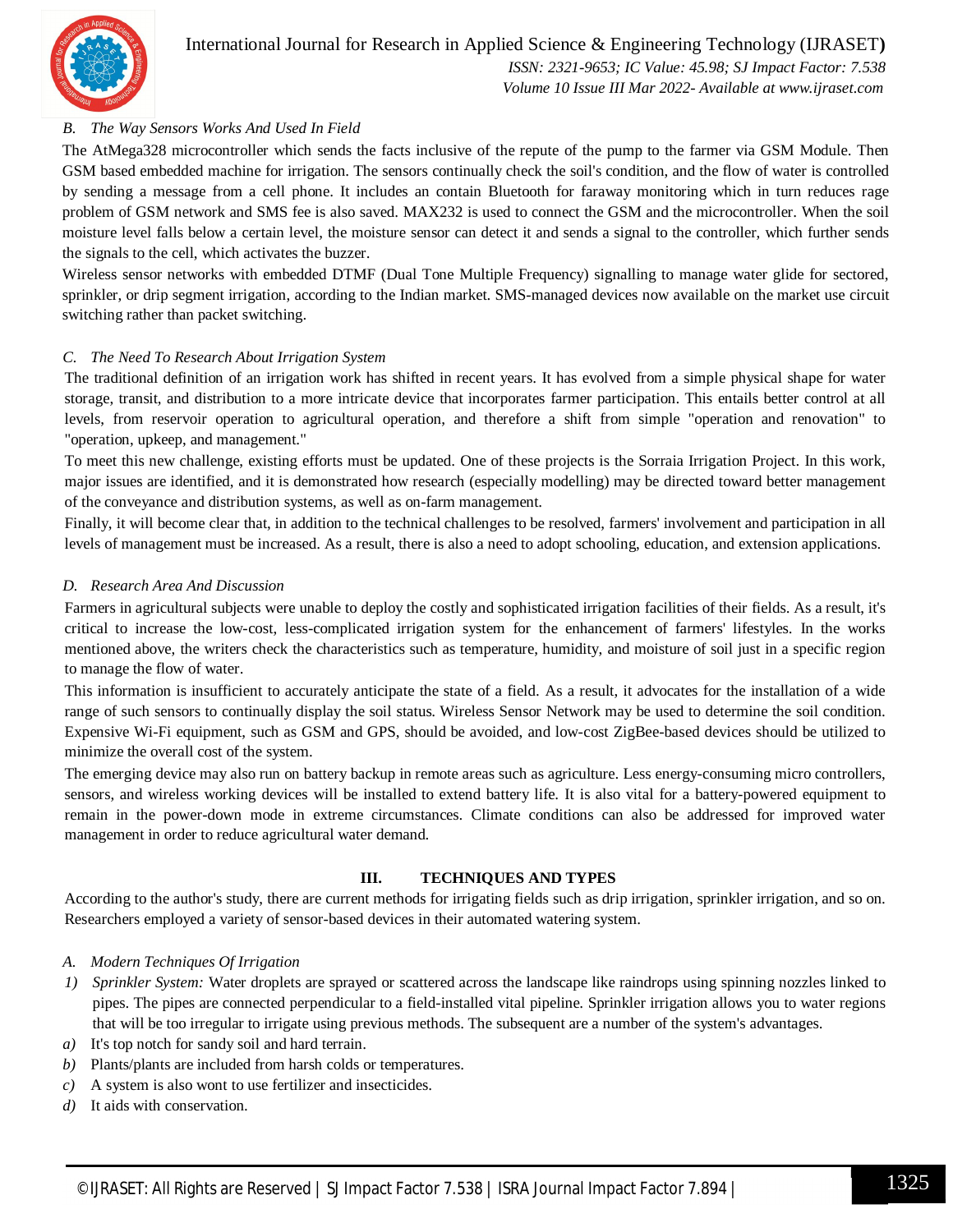

#### International Journal for Research in Applied Science & Engineering Technology (IJRASET**)**

 *ISSN: 2321-9653; IC Value: 45.98; SJ Impact Factor: 7.538 Volume 10 Issue III Mar 2022- Available at www.ijraset.com*

- *2) Drip System:* Water flows through slim pipelines buried within the ground and drips through small holes (emitters) near plant roots. The plant is nourished by means of the water absorbed via the roots. With this approach, there's no water waste because less water is misplaced to evaporation, runoff, and wind. Some advantages of this gadget are:
- *a)* Water is conserved through optimizing soil moisture.
- *b)* For plant health, direct watering of plant roots is critical.
- *c)* Weed improvement is inhibited because water is provided immediately to plants as hostile being allotted for the duration of the sector.
- *d)* Bacterial growth is minimized on account that the space round the plants is dry.
- *3) Surface Irrigation System:* It is one among the foremost widely used irrigation methods. Gravity is employed to use water to the land here. Floor irrigation is typically called flood irrigation since the distribution of water is unregulated.
- This irrigation gadget is further classified into three kinds of modern irrigation technologies. These are the following:
- *a) Furrow:* within the case of furrow irrigation, water is forced to flow via shallow channels that are arbitrarily spaced and on a slope to the land. Water is supplied to those shallow channels by a spread of methods, including a syphon, a vital ditch, a gated pipe, and so on. The velocity of the water is set by the inflow price, soil infiltration, furrow slope and form, and surface roughness. It requires far less capital investment, yet it's one in all the foremost labour-intensive irrigation systems.
- *b) Basin and Border Irrigation:* Both of those methods depend on water flowing through the soil. In basin irrigation, however, water is provided to an issue, which can end in pounding for a period of your time. Water, on the opposite hand, is forced to flow through ditches while walking over the ground with a drainage mechanism at the top.
- *B. Importance of Irrigation*
- *1)* Making Up for while there's not Any Rain- When there's not enough rain or there's no manner of knowing whilst it's visiting rain, irrigation is activated. Without rain or irrigation as another, crops suffer, possibly leading to a meals deficit or crop/plant failure.
- *2)* Increasing the number of Land which will be Cultivated or Used for Agriculture- Some regions of the earth are certainly dry. The key to turning these plains into cultivable ones became irrigation. Irrigated cropland now money owed for more or less 18% of all cropland on this planet. Irrigation is likewise accountable for making the most of fallow areas, which are left idle after harvest until the subsequent farming season.
- *3)* Productivity Improvements- When rainfall is insufficient, irrigation is employed by default and in many cases. It can, however, be used at any time, despite the fact that there is also enough rain to boom agricultural productiveness.
- *C. Types Of Sensors*
- *1) Climate-Based Controllers:* Climatic-based controllers, also known as evapotranspiration (ET) controllers, change irrigation schedules depending on local climate facts. The combination of evaporation from the soil surface and transpiration via plant components is known as evapotranspiration. These climate-based controllers collect local weather data and modify irrigation run-time accordingly, ensuring that the landscape only receives the proper amount of water.

There are three basic types of ET controllers:

- *a)* Signal-based controllers utilise publicly available weather statistics to determine the ET cost for a grass floor on the site. A wireless link is used to send the ET records to the controller.
- *b)* Historic ET controllers employ a pre-programmed water consumption curve that is entirely based on historical water usage in certain places. Temperature and solar radiation can be included into the curve.
- *c)* On-website online climate size controllers generate continuous ET measurements and water as a consequence of climate data gathered on-website online.
- *2) Soil Moisture Sensors:* Soil moisture sensors might be connected to an existing irrigation controller. If the soil moisture content in the root area is over a pre-set threshold, the sensor monitors it before a planned watering event and skips the cycle. Different types of soil moisture sensors are available, and customers must ensure device compatibility before purchasing a sensor. Some soil moisture monitors feature a soil freeze sensor, which allows the irrigation cycle to be interrupted if temperatures drop below 32 degrees Fahrenheit. Soil moisture sensors are available in both wired and wireless versions.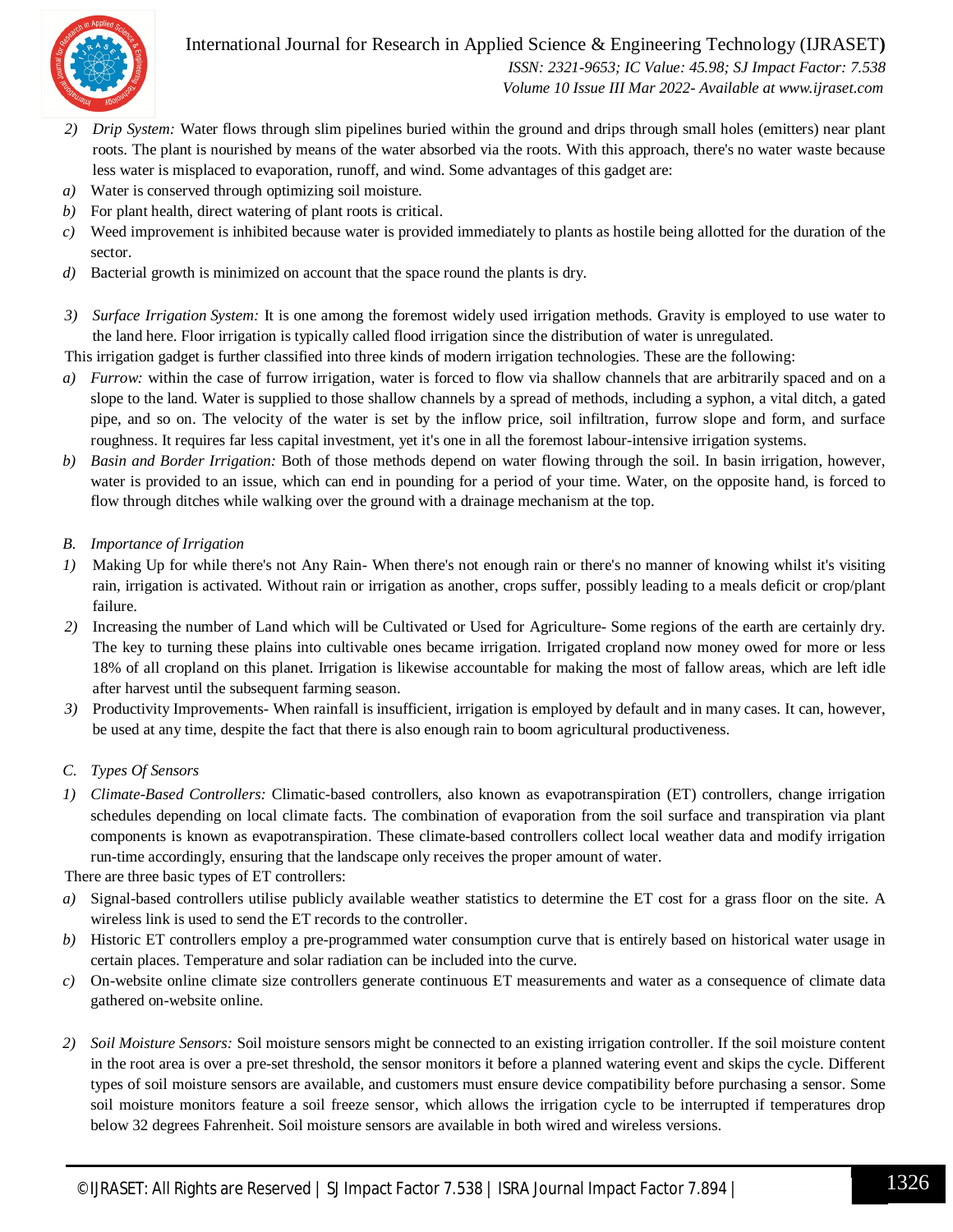

#### International Journal for Research in Applied Science & Engineering Technology (IJRASET**)**  *ISSN: 2321-9653; IC Value: 45.98; SJ Impact Factor: 7.538 Volume 10 Issue III Mar 2022- Available at www.ijraset.com*

- *3) Rain and Freeze Sensors:* Rain and freeze sensors halt the irrigation cycle throughout a rain or freeze event when watering is not necessary, despite the fact that they are not considered sophisticated technology. Watering during the rainy season wastes water, money, and generates unnecessary runoff. There are three distinct types of rain sensors available, each with its own set of features.
- *a*) The only type of rain sensor still in use today uses a tiny cup or basin to collect water; once a certain quantity has been accumulated, the cup's burden pauses the irrigation cycle. Debris in the cup can also disrupt the watering cycle, therefore it should be examined and removed of muck on a regular basis.
- *b)* A dish with two electrodes spaced at a certain distance from the bottom of the cup is used in the second type of rain sensor. Particles, like the first type of rain sensor, can affect accuracy by displacing water in the cup, and the distance can be changed to accommodate for minor rain events. The irrigation cycle is terminated when water reaches the electrodes.
- *c)* The 33% type of rain sensor no longer has a rain capture cup, making it simple maintenance and dependable. Instead, the sensor employs a slew of discs. The transfer is caused by the enlarged discs, which interrupts the cycle. The machine will resume the scheduled cycles once the discs dry out. The discs must be examined at least once a year to see if they need to be changed. All of the devices must be placed in an open area where they may be rained on.

#### *D. General Features Of Irrigation System*

The smart irrigation gadget is self-explanatory and person pleasant plant watering device. In this current gadget software program is mainly compatible to operate the hardware module. For the monitoring and controlling the water pump and sprinkles, the multiple sensors and activator are used. This gadget is used for monitoring and controlling water pump and sprinkler with the help of software program applications. Battery smart sensor gateway for sensor connectivity is supplied. USB, ZigBee, and Wi-Fi connectivity for computer interface are needed.

In this machine, buzzer, enter and output switches are provided for testing. Wi-Fi connectivity and android app are supplied for subject testing. This smart gadget has software program to view a sensor's actual time graph evaluation on PC and cellular.

#### *E. Process Of Irrigation System*

Irrigation is the process of artificially applying water to crops in order to meet their water requirements. Irrigation may also be used to deliver nutrients to crops. Water for irrigation can be obtained via wells, ponds, lakes, canals, tube-wells, and even dams. Unlike traditional irrigation controllers, which operate on a pre-programmed time table and timers, intelligent irrigation controllers monitor climate, soil conditions, evaporation, and plant water usage to mechanically modify the watering time table to real site circumstances. Smart irrigation structures employ sensors to collect real-time or historical data to advise watering exercises and change watering schedules to increase efficiency. An automated irrigation system refers to the operation of the equipment with no or very little operator intervention aside from monitoring. Almost any device (drip, sprinkler, surface) may be made to work automatically with the use of timers, sensors, computers, or mechanical home equipment.

- *F. Drawbacks Of Existing System*
- *1)* Poor design or inefficient installation.
- *2)* Expensive and also highly maintenance.
- *3)* Way more complicated irrigation methods.

#### **IV. CONCLUSION**

Agriculture is one of the critical industries where new technology is being utilised to relieve farmer burden. We conducted a survey of smart irrigation devices. This paper analyses and discusses widely available and occasional fee-based irrigation automation for sprinkler, drip, and floor watering. The potential for future research effort in the irrigation process is mentioned in order to build a better computerized irrigation device with low cost and considerably less circuit complexity for the benefit of farmers.

#### **REFERENCES**

<sup>[1]</sup> Bishnu Deo Kumar, Prachi Srivatsa, Reetika Agarwal and Vanya Tiwari, ''Microcontroller Based Automatic Plant Irrigation System" published in the International Research Journal of Engineering and Technology (IRJET). Volume:04 Issue:05 based totally Automatic Irrigation System with Moisture Sensors", International Conference on Science and Engineering, 2011, pp. Ninety four-ninety six (Bishnu Deo Kumar, 2011)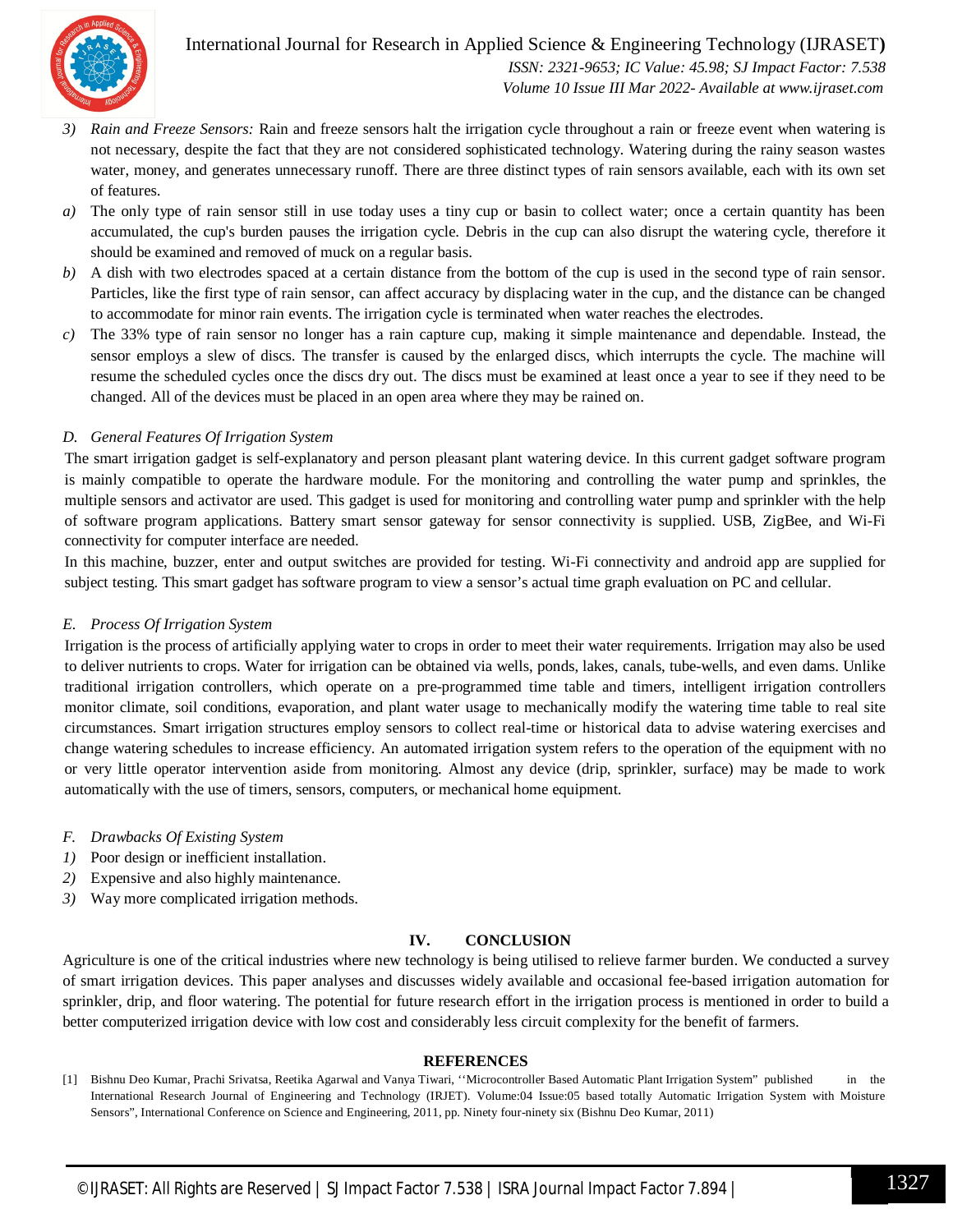#### International Journal for Research in Applied Science & Engineering Technology (IJRASET**)**



 *ISSN: 2321-9653; IC Value: 45.98; SJ Impact Factor: 7.538*

 *Volume 10 Issue III Mar 2022- Available at www.ijraset.com*

- [2] M R Kiran Gowd and Mahin, Sarah and K L, Narmada and B I, Mohammed Adnan and S, Dr. Sridhar, Automatic Irrigation System Using Soil Moisture Sensor (August 8, 2020). Institute of Scholars (InSc), 2020. (M R Kiran Gowd and Mahin, 2020)
- [3] Pavithra D. S, M.S. Srinath, "GSM based totally Automatic Irrigation Control System for Efficient Use of Resources and Crop Planning with the aid of Using an Android Mobile",IOSR Journal (Pavithra D. S, 2019)
- [4] Karan Kansara, Vishal Zaveri, Shreyans Shah,SandipDelwadkar and KaushalJani,"Sensor primarily based Automated Irrigation System with IOT", International Journal of Computer Science and Information Technology Vol. 6, Issue 6, 2015. (Karan Kansara, 2015)
- [5] Joaquin Gutierrez, Juan Francisco Villa-Medina, and Alejandra Nieto-Garibay, Miguel Angel PortaGandara, "Automated Irrigation System Using a Wireless Sensor Network and GPRS Module", IEEE Transaction on Instrumentation and Measurement,2013. (Joaquin Gutierrez, 2013)
- [6] Vandana Dubey, Nilesh Dubey and Shailesh singh Chouchan, "Wireless Sensor Network based totally Remote Irrigation Control System and Automation using DTMF Code", IEEE Transcation on Communication Systems and Network Technologies, July 2013. (Vandana Dubey, 2013)
- [7] G.Nisha and J.Megala, "Wireless Sensor Network Based Automated Irrigation and Crop Field", Sixth International Conference on Advanced Computing ICoAC, 2014. (J.Megala, 2014)
- [8] Kavianand G, Nivas V M, Kiruthika R and Lalitha S, "Automated drip Irrigation machine", IEEE International Conference on Technological Innovations in ICT for Agriculture and Rural Development, 2016. (Kavianand G, 2016)
- [9] A. Nayak, G. Prakash and A. Rao, "Harnessing wind power to power sensor networks for agriculture," Advances in Energy Conversion Technologies (ICAECT), 2014 International Conference on, Manipal, 2014, pp. 221-226. (A. Nayak, 2014)
- [10] J. Gutiérrez, J. F. Villa-Medina, A. NietoGaribay and M. Á Porta-Gándara, "Automated Irrigation System Using a Wireless Sensor Network and GPRS Module," in IEEE Transactions on Instrumentation and Measurement, vol. 63, no. 1, pp. 166-176, Jan. 2014. (J. Gutiérrez, 2014)